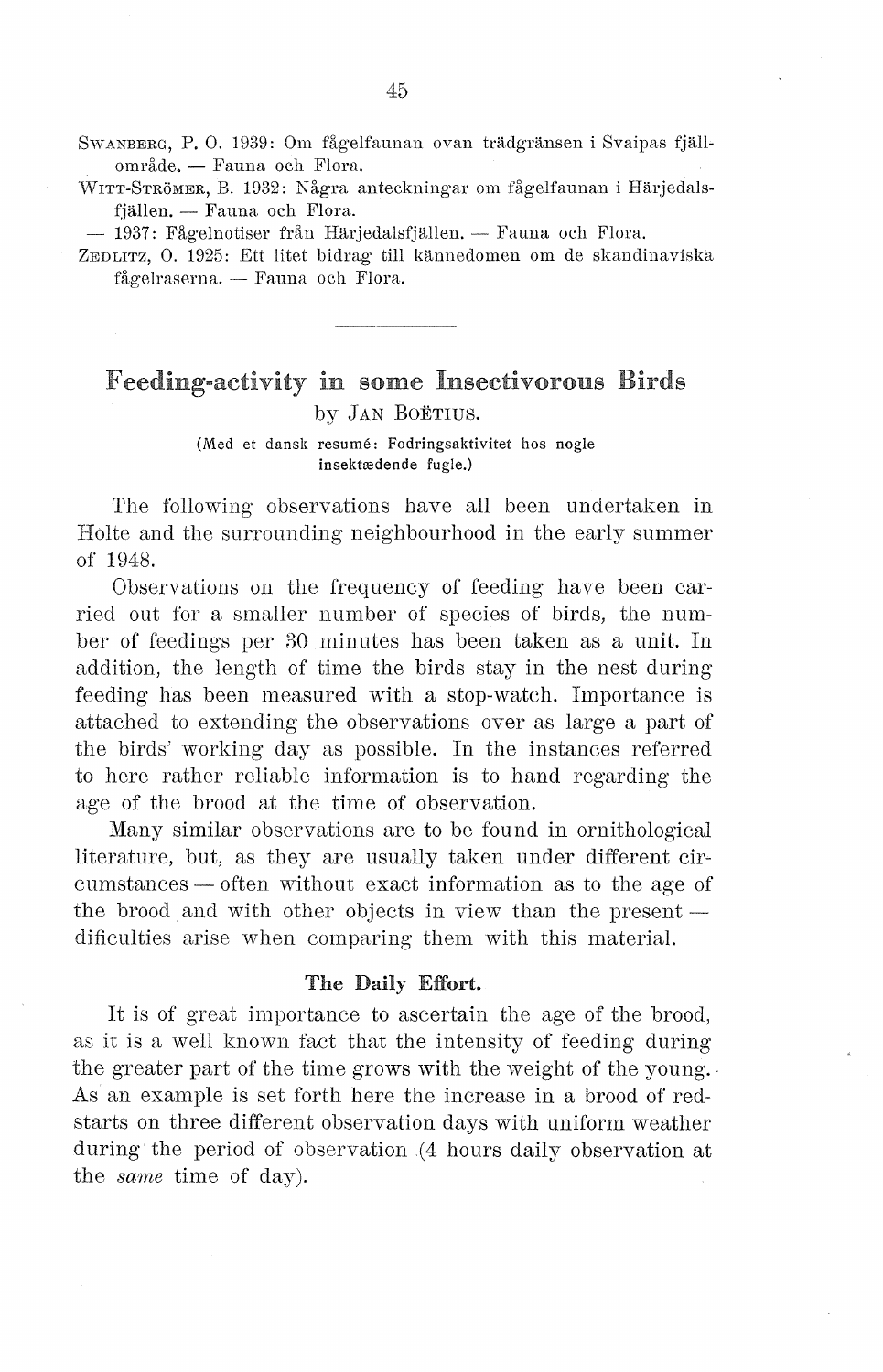Table 1. Redstart, *Phoenicurus phoenicurus.* (Clutch-size: 6).

| Date | Time of observation <sup>1</sup> ) | Age of clutch<br>$\text{(days)}$ | Average number of<br>feedings per 30 min. |
|------|------------------------------------|----------------------------------|-------------------------------------------|
|      | 31-V. $8.00-12.00$ (a.m.)          | 6 $(16)$ <sup>2</sup> )          | 8.5                                       |
|      | 4-VI. 8.00-12.00 (a. m.)           | 10(16)                           | 10.0                                      |
|      | 7-VI. $8.00-12.00$ (a. m.)         | 13(16)                           | 11.3                                      |

The material collected shows similar examples — in the following therefore only older broods with advanced feather development are compared  $-$  as a rule 3 to 4 days before flying, where the intensity of feeding is at a maximum.

|                                                      |         | Table 2.                                |                   |                                                         |        |                                             |                       |
|------------------------------------------------------|---------|-----------------------------------------|-------------------|---------------------------------------------------------|--------|---------------------------------------------|-----------------------|
| Species                                              | Date    | $_{\rm clute}$<br>F<br>Age of<br>(days) | $-size$<br>Clutch | $\sigma$<br>Time<br>$\frac{\text{obser}}{\text{(min)}}$ | ⊳      | orking<br>ıy (hou<br>$_{\rm day}^{\rm 5.5}$ | dmu<br>$\mathrm{day}$ |
| $Turdus$ merula $\ldots \ldots$                      | 9-VI.   | 13(15)                                  | 4                 | 300                                                     | (3.5)  |                                             |                       |
| $Erithacus$ rubecula                                 | $24-V.$ | 12(14)                                  | 6                 | 1050                                                    | 7.5    | 18                                          | 271                   |
| Phoenicurus phoenicurus 7-VI.                        |         | 13(16)                                  | 6                 | 480                                                     | 10.1   | 15.5                                        | 313                   |
| Ficedula hypoleuca  18-VI.                           |         | 7(?)                                    | 6                 | 330                                                     | (10.7) |                                             |                       |
| Sturnus vulgaris  26-V.                              |         | 18(21)                                  | -7                | 720                                                     | 10.0   | 15                                          | 300                   |
| <i>Parus palustris</i> $\ldots \ldots \ldots 26$ -V. |         | 13(18)                                  | 7                 | 720                                                     | 7.3    | 16                                          | 237                   |
| <i>Parus caeruleus</i> $2-VI$ .                      |         | 14 (18)                                 | 9                 | 990                                                     | 30.3   | 16.5                                        | 1000                  |
|                                                      |         |                                         |                   |                                                         |        |                                             |                       |

The frequency of feeding appears from table 2 to be about 7 -10 per 30 min. for the species investigated. The entries for *Turdus* (which has a low frequency) and *Ficedula* are put in brackets, as the observation period in both cases was very short - moreover as far as *Ficedula* are concerned, a rather infant brood  $(7 \text{ days})$  is under consideration  $-$  unfortunately the observations emne to a tragic end, as a cat ate all six young.

On the other hand the Blue Tit stands apart from the rest in that it has an extremely high activity and it is specially remarkable that the two *Parus* species differ so much in this respect.

In the next to last column of table 2 the approximate length of the working day is shown. The Robin has the longest active

1) All times are given in mid-European time (Danish summertime $\div 60$  min.).

<sup>2)</sup> The figures in brackets after age give the total nurnber of days which the young spend in the nest.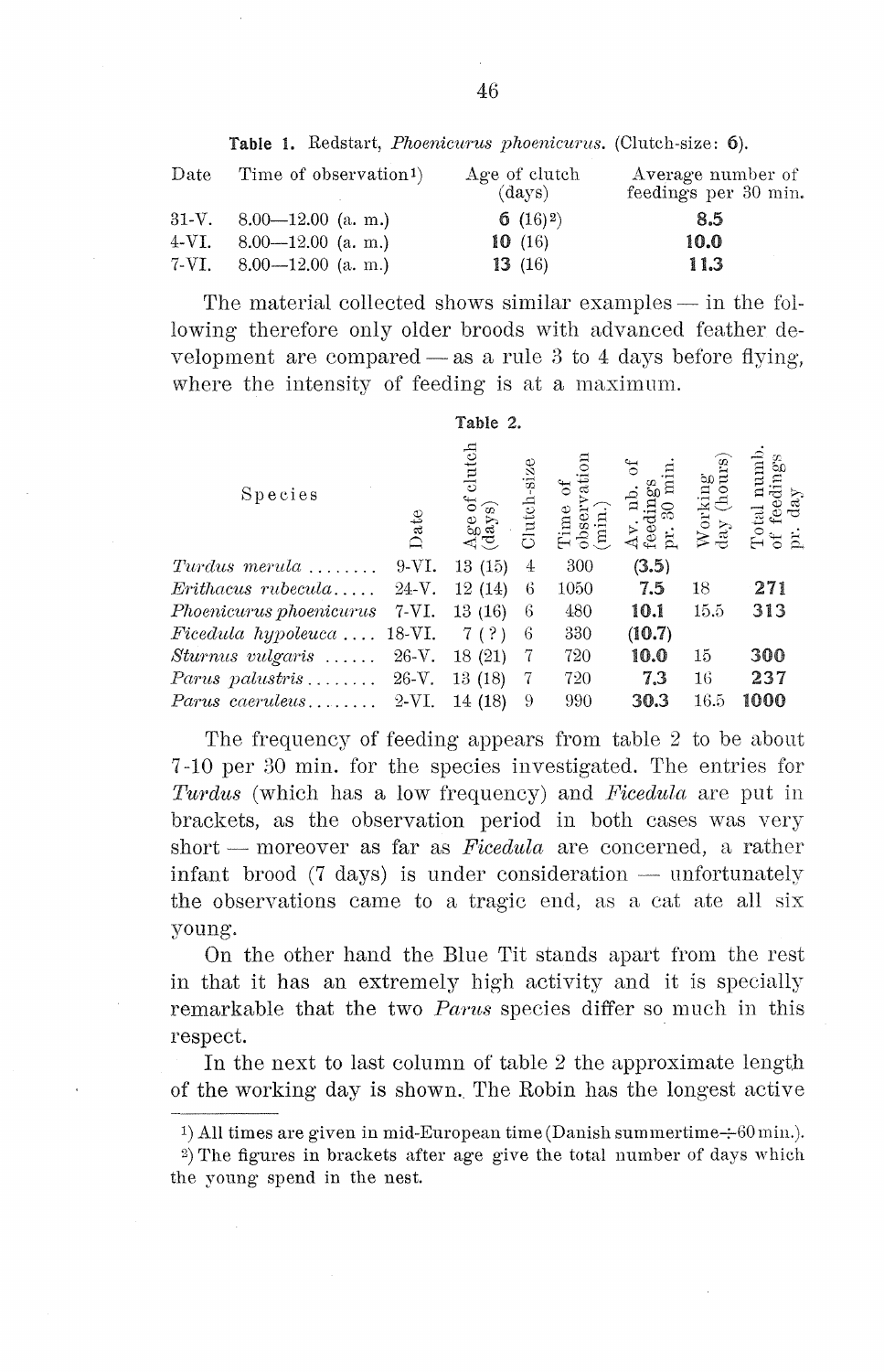

period (app. 3.00 a. m.  $-10$  p. m.) while the other species work for about 16 honrs out of 24. The Starling and *Parus* species.

Fig. 1. Intensity of feeding. Marsh-Tit, Parus palustris (the above diagram). 26-V-1948. Age: 13 days. Clutch-size: 7. - Blue Tit, Parus caeruleus (the diagram below). 2-VI-1948. Age: 14 days. Clutch-size: 9.

Horizontal axis: Working day divided in 30 min.-units.

Vertical axis: Number of feedings pr. 30 min. and number of excrements carried out pr. 30 min. (black columns).

The horizontal arrows indicate the period of observation.

Fodringshyppighed hos Gråmejse (øverste diagram) og Blåmejse (neder*ste diagrarn* ). A b s cis se: *Fodrin,qsperioclen opdelt* i *enheder på 30 1nin.*  0 r din at: *Antal fodringer pr. 30 niin. og antal ekskrernenter udbåret pr. 30 rnin. (de sorte søjler). De vandrette pile angiver observationsperioden.*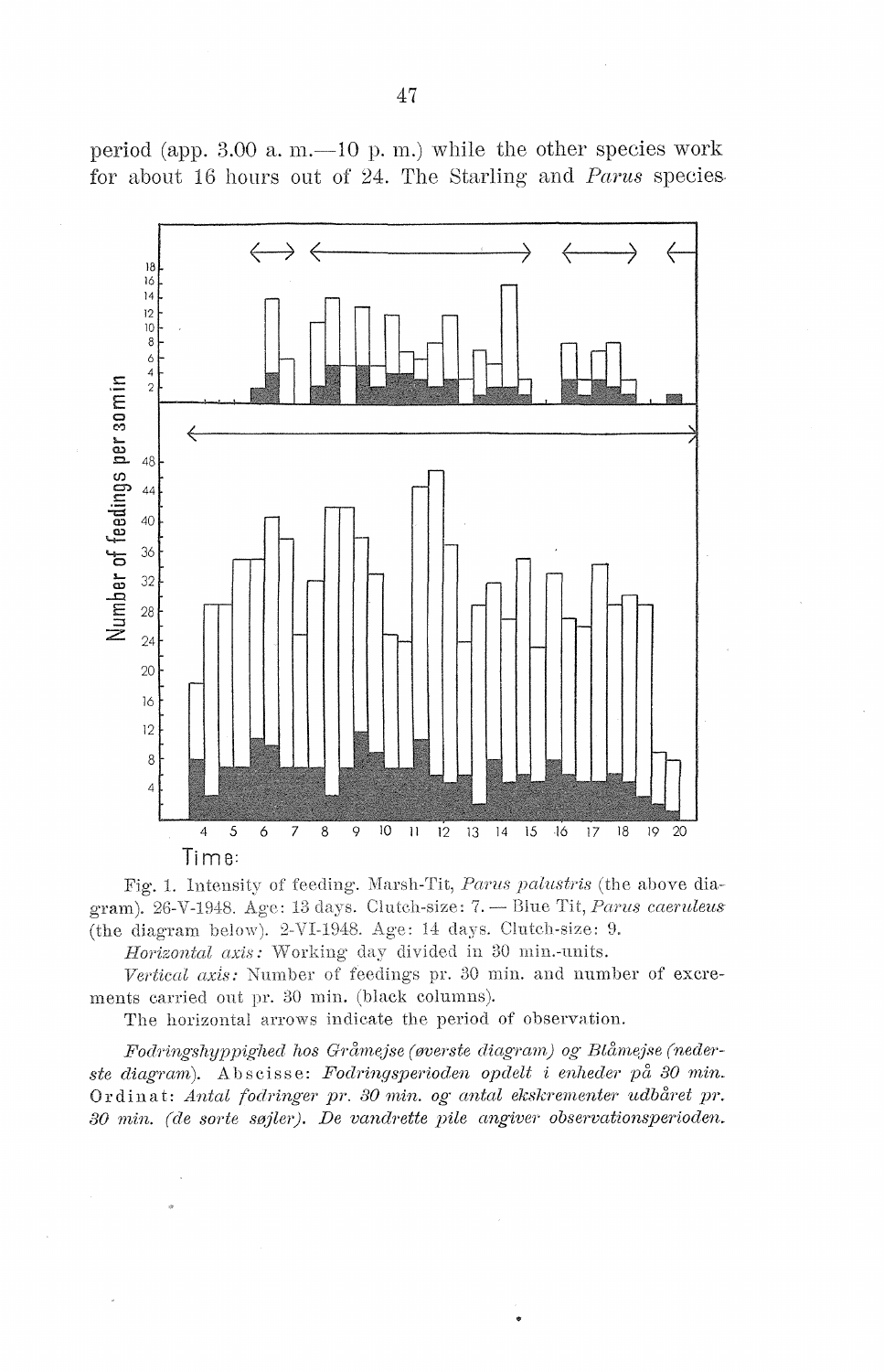begin the day at about  $3.30$  a.m. and cease at about  $7 \text{ p. m.}$  $(\text{starling})$  and about 8 p.m. (tits). The Redstart does not begin untill  $5$  a. m., but on the other hand continues longer into the evening (until about  $9 \text{ p. m.}$ ). In the last column is to be found an approximate figure, calculated according to the length of the working day, for the total number of feedings per day. The number of feedings are between 2 to 300, still with the exception of the Blue Tit, which reaches 1000 feedings per day. Since I have controlled the whole feeding period during these 24 hours, all the 1000 feedings are directly observed. Strangely enough, BORNEBUSCH arrives at exactly the same figure for the Blue Tit, according to a calculation during an extremely short period of observation. The frequency of feeding can therefore vary considerably in the different species, also as far as such closely related kinds as the Blue Tit and Marsh-Tit are concerned. Let us return to this example and consider fig. 1, which shows the progress of feeding for these two species for the two days recorded in table 2.

The Blue Tits' visits to the nest take place with unabated energy the whole  $day$  - the relatively infrequent visits of the Marsh-Tit are of a far more fluctuating nature. Where lies this difference? There is no doubt that two broods of young of the same age, belonging to *two* so closely related species, need about the same supply of food.

The faet that in this case the Blue Tit has two more young in the brood than the Marsh-Tit cannot possibly explain why its frequency of feeding is app. fonr times as large as the latter's.1) This remarkable difference lies to a great extent in

#### The Nature of the Food.

The Marsh-Tit feeds its young with small green caterpillars which it collects in its beak often a dozen at a time. The difficulty in getting food connected with the various times of the day is undoubtedly contributory to the very inconstant intensity of feeding, although hardly the only reason  $-$  more about this later.

<sup>1)</sup> A paper by MOREAU (1947) referring to tropical species clearly indicates that intensity of feeding increases in correspondence with an in--crease in clutch-size, but not in proportion hereto.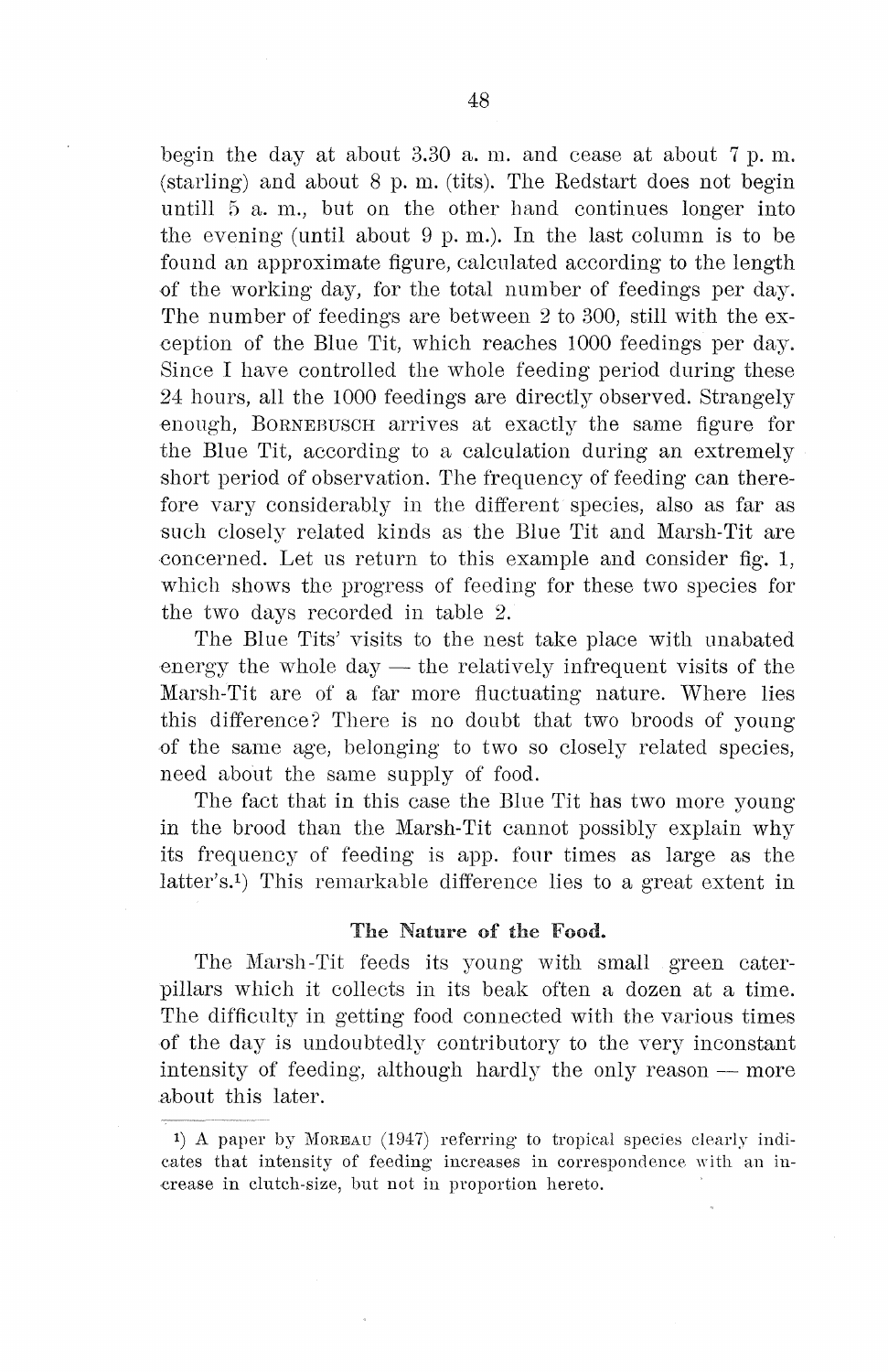The Blue Tit, on the other hand, feeds almost entirely on "invisible" insects and larvae, which it apparently can find everywhere, often in the tree where the nest is built; in the least it does not appear to have any periodical difficulties in getting hold of these small insects. On those occasions (app. 15 in all) when I have been able to follow the Blue Tit's flight after food from the time it leaves the nest to its return, I have seen it snatch "invisible" insects from 4 to 13 times per trip. It has not been possible for me to determine these insects, but they are so small that one can rarely see them in the bird's beak, even when using strong binoculars. It is curious that on only one occasion during the 1000 feedings observed, did the food differ from the kind mentioned, when the Blue Tit took home a big green larvae, at least  $2"$  long.

It is interesting to note that during those periods when the Marsh-Tit itself forages between feedings, it eats insects of the same size which the Blue Tit uses for feeding. I had ample opportunity to ascertain this when the Marsh-Tit parents foraged in the apple tree where their box was hung up.

It is obvious that the birds adjust the sort of food according to the size of the young ones, but at the late stage of breeding recorded, the species investigated quite definitely had certain specialities as predominant feeding stuffs. The Blackbird fed almost exclusively with earth-worms of medium size, brought home in considerable quantities, which were very carefully divided between the young ones, corresponding well with the low frequency of feeding. The Robin specialised to a great extent in fat, dull green larvae, about  $\frac{1}{2}$  long (perhaps Syrphides). The male Redstart used almost exclusively big light green caterpillars, while the female redstart mainly took reddish-brown larvae of the same order of insects. The Starling fed almost entirely with Tipulide grubs and earth-worms.

### Change in the intensity of Feeding.

The purpose of this examination has been to ascertain whether the feeding was done at a regular speed all day long, ·or whether a certain rhythm could be established. Observation of the Blue Tit and Marsh-Tit proved that the speed varies considerably for the various species.

4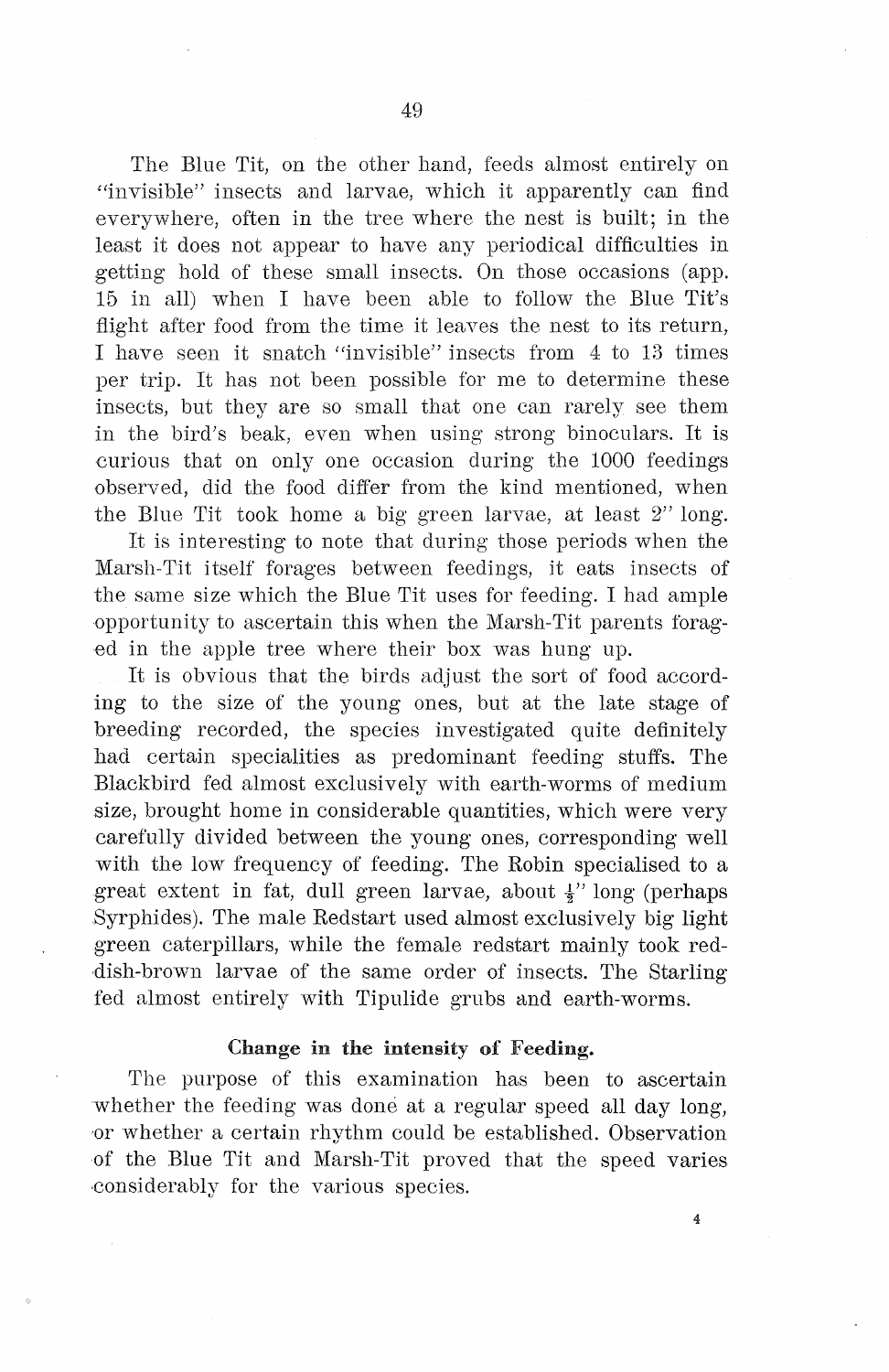FRANZ (1937) has found in *Dryobates leucotos* that a curve, showing feeding of 7 day old birds, will clearly show two maxima. PALMGREN (1938) states that this, and similar examples from other species, might be taken as two common phases of the day's activity for the birds in question. Investigations of the comparative singing intensity during the day confirm this supposition (PALMGREN 1932).

While neither the Marsh-Tit nor the Blue Tit seem to show anything like two phases, there might be grounds for this sup-



Fig. 2. Intensity of feeding. Robin, *Erithacus rubecula.* 24-V-1948. Age: 12 days. Clutch-size: 6. Signature as in fig. 1.

*Fodringshyppighed hos Rødhals. 24-V-1948. Kuldets alder: 12 dage. Kuldets størrelse: 6. Signatur som fig. 1.* 

position for the Robin. The above mentioned conclusions of PALMGREN are as a matter of fact occasioned by a study of the restlessness of the Robin during the periods of passage, and in this connection a clear two-phased day activity in the periods of experiment outside the real time of passage was proved.

Attention should also be payed to a paper by LEES (1948). The author has carried out trapping experiments in order to determinate the feeding hours of adult birds during the winter. Here once more the Robin shows two well separated maxima of activity, the first in the hours after sunrise and the second in the hours before sunset.

Fig. 2 shows that the Robin's working hours are more or less divided into two periods of greater activity, separated by a noticeably passive period  $11.30$  a.m.  $-3.00$  p.m.). In the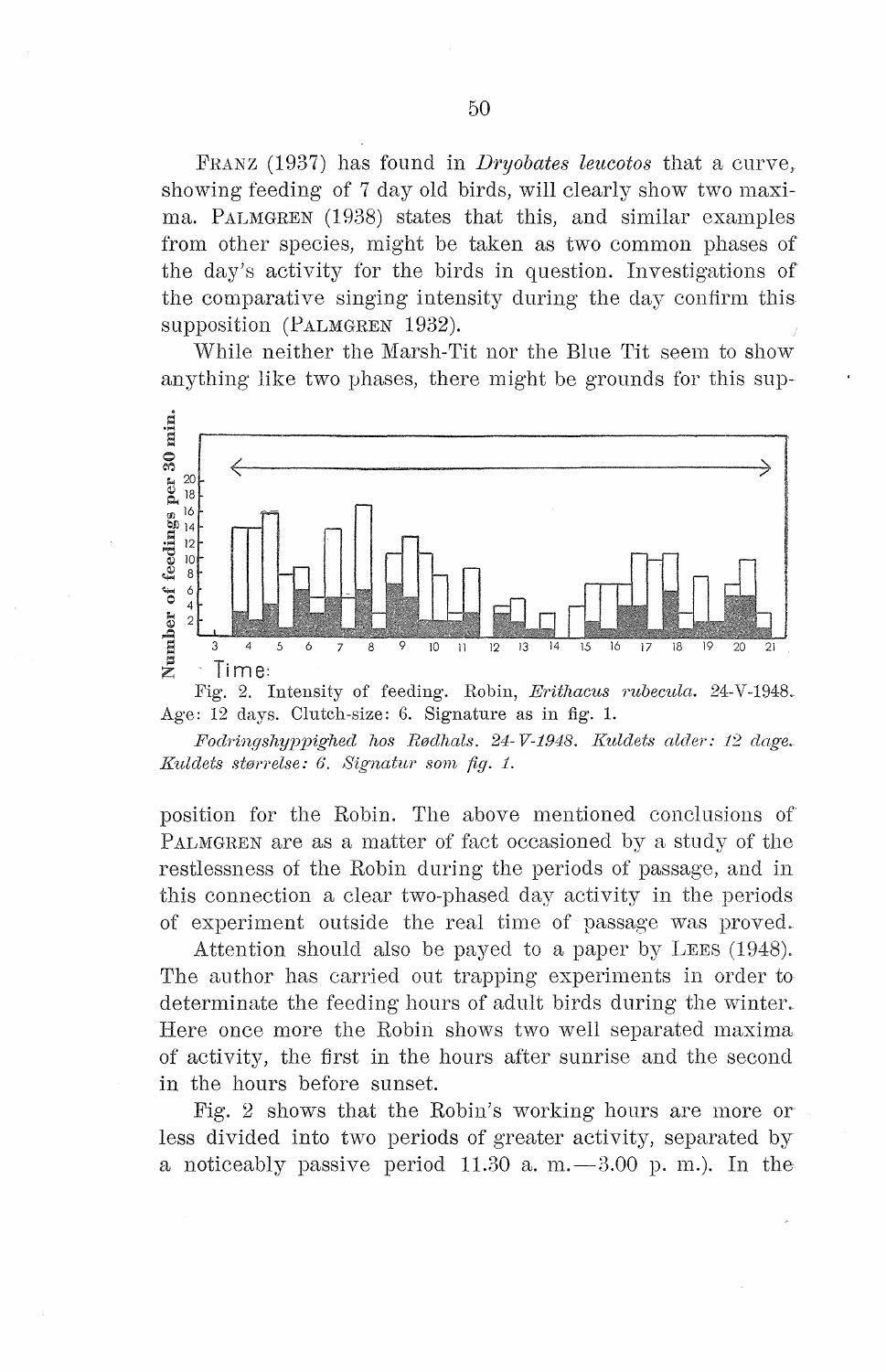first active period of the day the intensity on an average is higher than during the second, but especially early in the day the feeding is characterised by shorter active and longer passive periods.

Fig. 3 shows the Starling's feeding activity during the day, and neither can two phases be found here. The Starling is, like the Blue Tit, an example of a bird which feeds at a regular speed during the whole day, and even for the short periods which are chosen here, there is not, as with the Robin, to be





*Foclringshyppighed hos Stær. 26- Y-1948. Kuldets alder: 18 dage. Kuldets størrelse: 7. Signatur som fig. 1.* 

found any between shorter active and longer passive periods.

There is also the possibility of two-phased activity with the Redstart, as with the robin, but the best observation only extends to 8 hours (or about 50  $\frac{0}{0}$  of the whole feeding time), so the changes cannot be observed sufficiently clearly.

Table 3 shows the difference between the effort before and after 12 o'clock in percentage of the total number of feedings observed (3rd and 6th column). With the exception of the Robin, which shows a considerably lower activity during the last half of the day, as a rule the work is almost regularly divided between the two halves of the day. But it is characteristic that the effort is regularly slightly greater before 12 o'clock than after that time, which may be taken as a result of tiredness.

 $4*$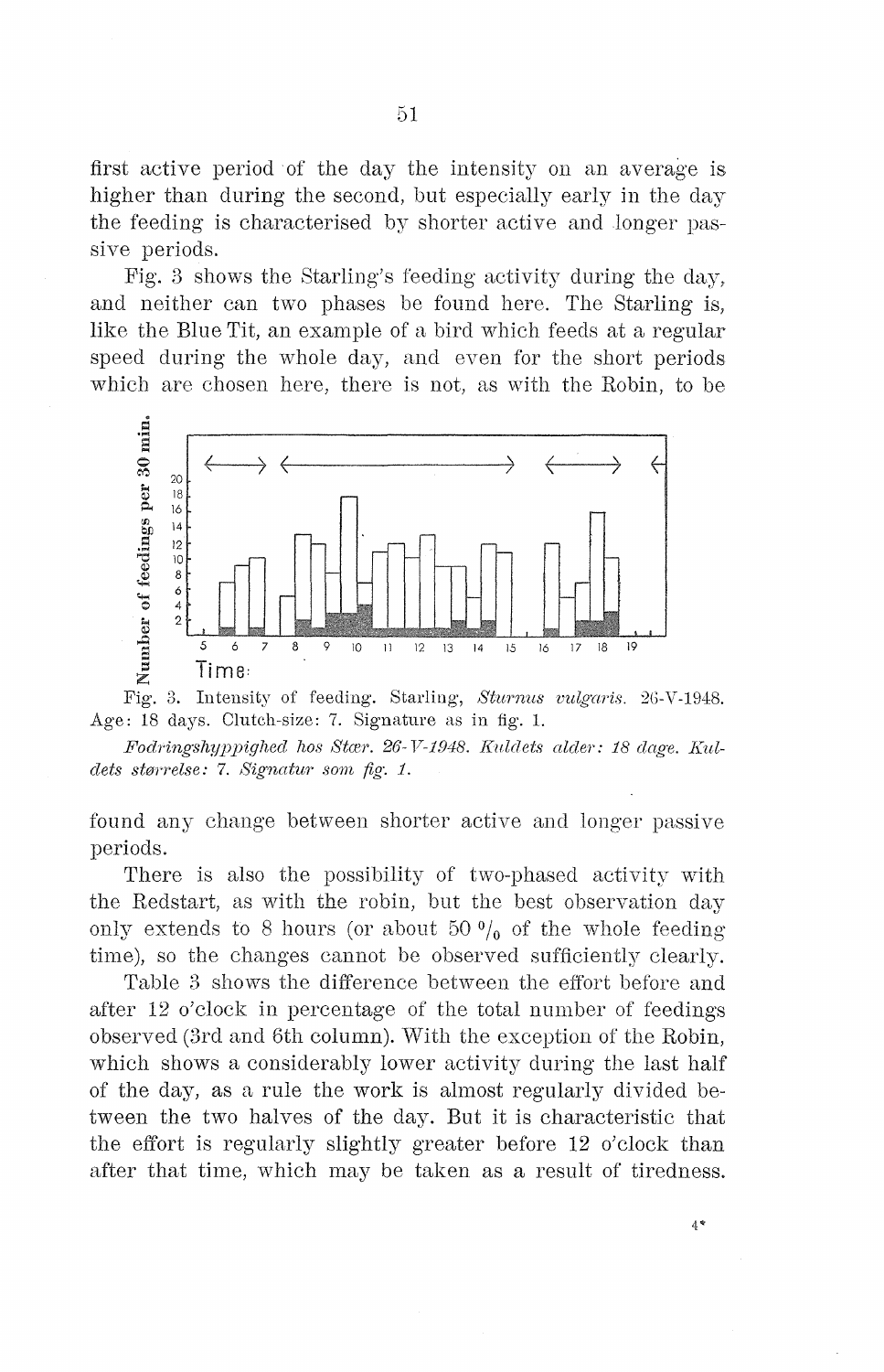|                    |                                                  | a. m. observations |                                                   | p. m. observations         |                    |                                                   |  |
|--------------------|--------------------------------------------------|--------------------|---------------------------------------------------|----------------------------|--------------------|---------------------------------------------------|--|
| Species            | Time of<br>Nb. of<br>obs.<br>feedings<br>(hours) |                    | $0/0$ of<br>total nb.<br>of fee-<br>dings<br>obs. | Time of<br>obs.<br>(hours) | Nb. of<br>feedings | $0/0$ of<br>total nb.<br>of fee-<br>dings<br>obs. |  |
| $Erithacus \ldots$ | 8,5                                              | 160                | 62                                                | 8,5                        | 100                | 38                                                |  |
| <i>Phoenicurus</i> | 4                                                | 90                 | (54)                                              | 4                          | 77                 | (46)                                              |  |
| $Sturnus$          | 6                                                | 122                | 53                                                | 6                          | 109                | 47                                                |  |
| Parus palustris    | 6                                                | 98                 | 56                                                | 6                          | 78                 | 44                                                |  |
| Parus caeruleus    | 8                                                | 511                | 52                                                | 8                          | 471                | 48                                                |  |

The robin's two-phased feeding curve may be "explained" by the faet that this bird is suited for weaker light than the other species mentioned here, and therefore had longer working hours, possibly compelling a rest in the middle of the day.

### Method of Action of the Feeding Instinct.

Pig. 4 gives a characteristic selection of the feeding observations collected, arranged here in a clearer way than in the summarised diagrams. The question is whether a certain rhythm of feeding can be shown.

As regards the Robin, it can be seen how the feedings at certain times form points of compression (marked on fig. 4 with x), which are separate from more passive periods. There seems to be a certain regularity (app. 1 hour's interval) apparently caused by the faet that the feeding instinct works especially strongly in these intervals. It was ascertained during the observations that during these especially active periods the food was captured nearer to the nest than otherwise, and the matter can also be explained by the faet that for various reasons the birds have been forced to alter hunting grounds rather regularly. On the short trips, however, the Robin returned home with considerably smaller and fewer articles of food than usual, and it appears likely to me that here one can see an indication that the hirds are forced to find an outlet for their feeding instinct, which at this time works especially strongly, by the augmentation of the number of feedings per unit of time. From the longer trips taken during the more passive periods,

Table 3.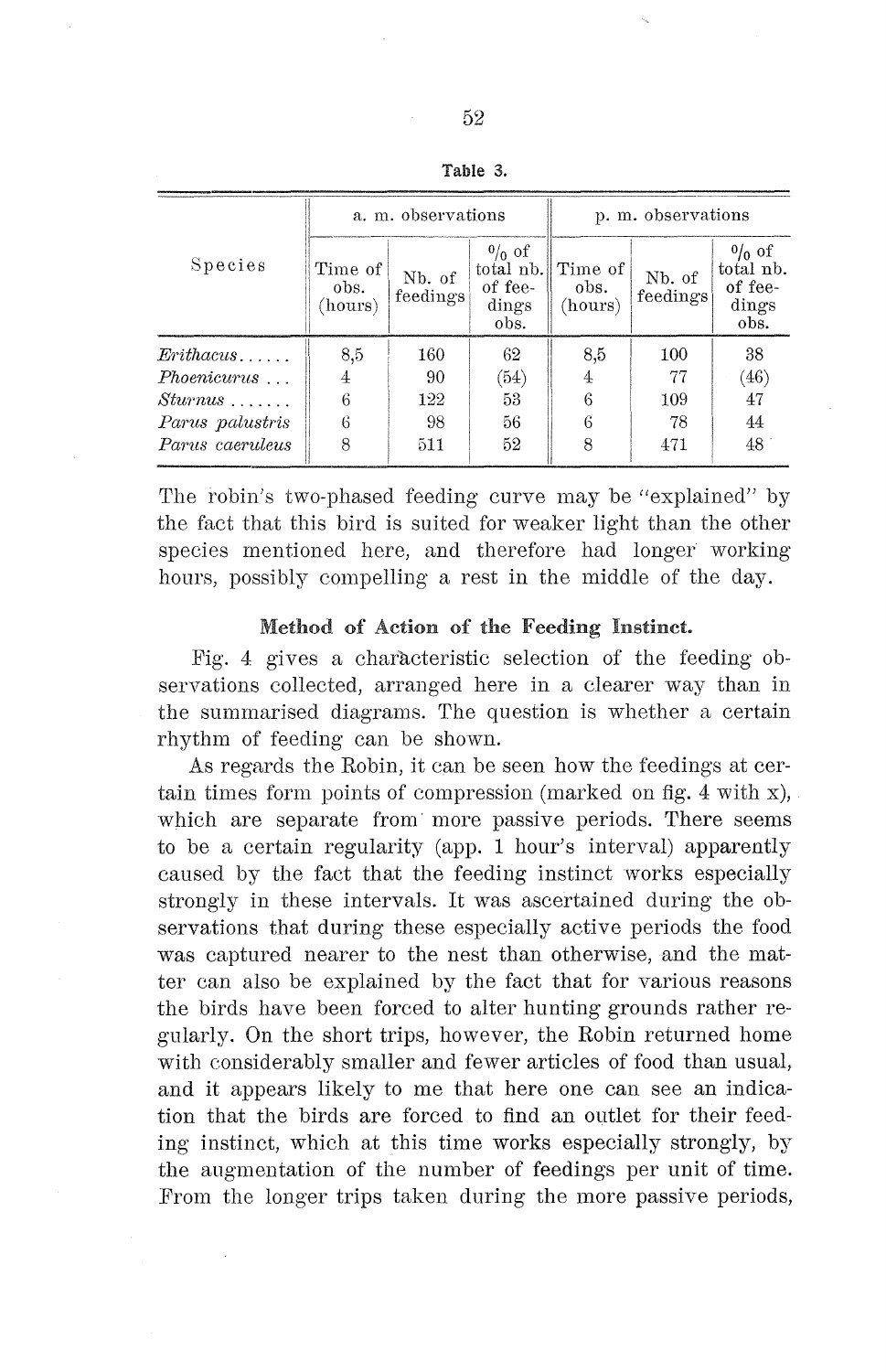to a hunting place in a glade about 200 yards from the nest, the food brought home was almost entirely the Syrphide larvae previously mentioned, while in the interval of short activity, apparently more arbitrarily chosen insects were brought home.

This division of activity is not nearly so clear in the Starling, or, to use the above-mentioned interpretion, it does

| Erithacus<br>3,30 [24·V]                                                      | 400                     | 430                                | 500        | 530                       | 600                              | 630       | 700                    |
|-------------------------------------------------------------------------------|-------------------------|------------------------------------|------------|---------------------------|----------------------------------|-----------|------------------------|
| <b>Linner</b><br>$\boldsymbol{\mathsf{x}}$                                    | 700                     | (x)<br>7.30                        | 8.00       | 8,30                      | 9,00                             | 938       | 10,00                  |
|                                                                               | 10,00                   | $10,30$ $\times$                   | 11.00      | <b>Basic</b><br>11,30     | $\overline{\mathbf{x}}$<br>12,00 | 12,30     | $x_{13,00}$            |
|                                                                               | $x -$                   |                                    | domen<br>× |                           |                                  | $10 - 11$ |                        |
| Sturnus<br>$530[26\bar{1}]$                                                   | 6 00                    | 630                                | 7.00       | 730                       | 800                              | $830$ .   | 900                    |
|                                                                               | 9,00                    | 9,30                               | 10,00      | 10,30                     | 11,00                            | 11,30     | 12.00                  |
|                                                                               | 12,00                   | 12,30<br>×                         | 13,00      | 13,30                     | 14,00                            |           |                        |
| Parus palustris                                                               |                         |                                    |            |                           |                                  |           |                        |
|                                                                               | $1400[23-\bar{y}]$      | 1430                               | 1500       | 15.30                     | 1600                             | 1630      | 1700                   |
|                                                                               | $[00128 \cdot Y]$<br>13 | 13,30                              | 14,00      | 14,30                     | 15,00                            |           |                        |
|                                                                               |                         | x                                  |            | $\boldsymbol{\mathsf{x}}$ |                                  |           |                        |
| Parus caeruleus<br>$10, 30$ $[2 \cdot \overline{V}]$<br>للأطياط والمالحاء ببر | 11.00                   | 11.30                              | 12 00      | 12 30                     | 1300                             | 13 30     | 14 00<br><b>Branco</b> |
|                                                                               | $\times$<br>14.00       | 14,30<br>$\boldsymbol{\mathsf{x}}$ | 15.00      | 15,30                     | $*16.00$<br>ST i It It<br>d at   | 16, 30    | 17.00<br>×             |

Fig. 4. Points of time for feeding arranged on a time-axis (unit: 1 min.). In the case of *Parus caeruleus* the lengths of the vertical marks indicate the number of feedings for the minute in question.

*Fodringstidspunkte1· ordnet på en tidsakse (enhed: 1 min.). Hos Blåmejsen* (Parus caeruleus) *antyder længden af de lodrette mærker antallet af f odringm· i det pågældende minut.* 

not seem to possess a feeding instinct which works so distinctly periodically as that of the Robin. The hunting ground of the starling was a nearby field, and with each feeding it could be seen already from app. 50 yards distant, flying in exactly the same direction to the nest, just as the composition of the food the whole day through varied very little.

For long periods the Marsh-Tit could feed very evenly (fig. 4, first horizontal line), and at other times showed decided compression (fig. 4 second horizontal line). In the instance depicted of the last-named kind, where one can see two strongly active, shorter periods, following intervals of passivity, the passive period was used by the parents for foraging for themselves,.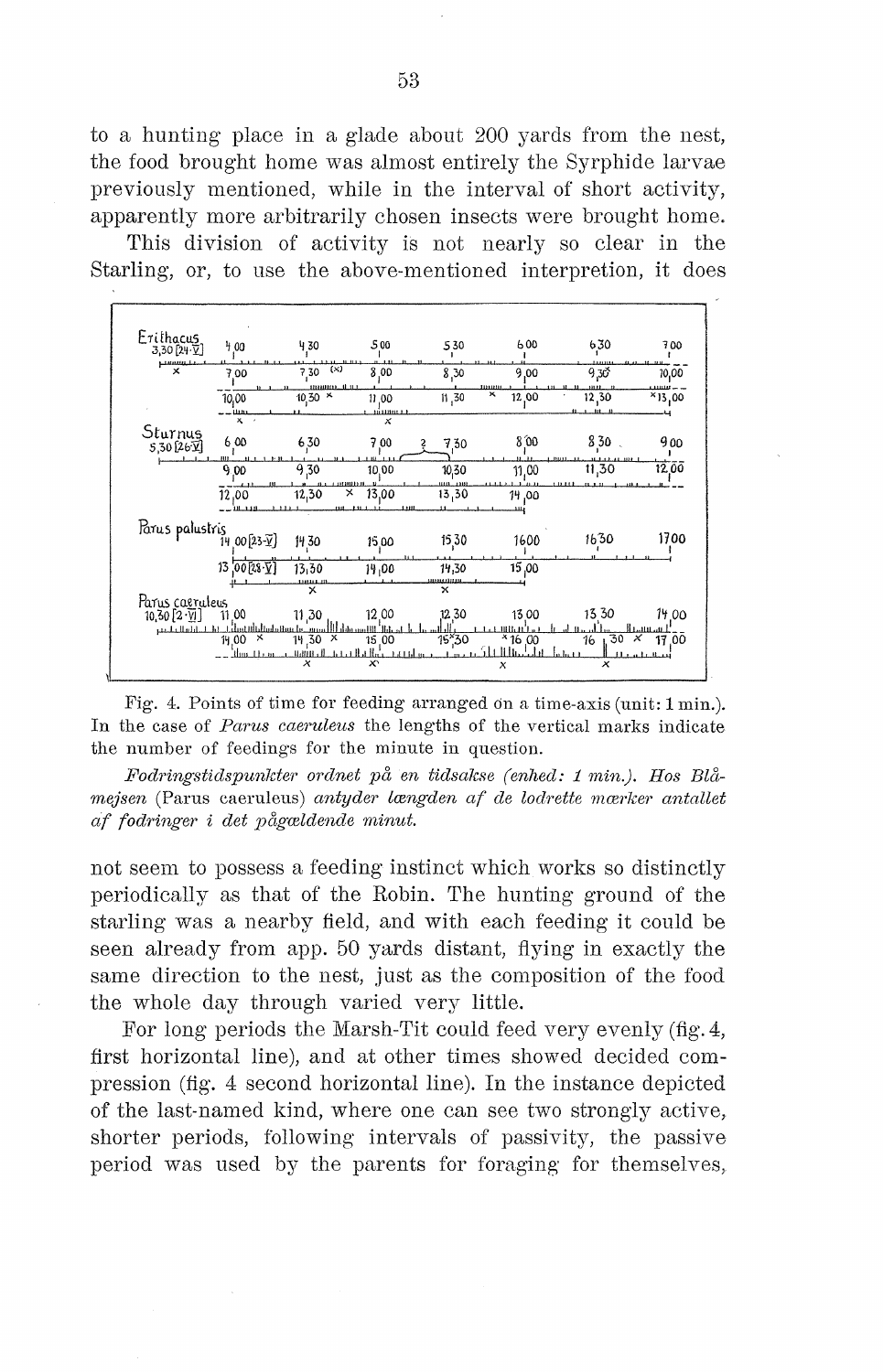which took place in the tree where the nest was built. The two active periods seem to show that the feeding instinct had been saved up, causing especially active feeding. It is doubtful whether true compensation is brought about by this method, as it is hardly likely that in these active periods the young ones receive more food per unit of time than usual.

The feeding instinct of the Blue Tit seems to work strongly and evenly during the whole of its working day. It is rather doubtful whether the short, specially active periods marked in fig. 4 show any tendency for periodicity.

A similar phenomenon to that just referred to in regard to the Marsh-Tit was also observed in the Blue Tit. The feeding bird stayed in the nest from  $4.22$  p.m.  $-4.32$  p.m., the longest stay recorded during the entire day of observation. When it again left the nest, it showed an absolutely amazing activity, so that in the following two minutes it fed 8 and 5 times respectively, and it was quite certain that it was the same bird which fed. As described earlier, I have a number of times followed the whole of the Blue Tit's hunting trip and ascertained that on each trip it collected 4 to 13 "invisible" insects. In the strongly active 2-minute period just referred to with 13 feedings in all, the bird took 1 to 2 "invisible" insects on each of the very shortest hunting trips, which all took place within an area very near to the tree where the nest was placed. This gave the observer a strong impression that as far as the bird was concerned it was a matter of satisfying much accumulated feeding instinct by carrying out as many feedings as possible in a short time.

To put it briefly, in the Robin it appears to be a matter of a periodically working feeding instinct, which spreads itself over the most of its long working day, whereas the instinct of the Starling and the two species of Tits investigated work more evenly when there are not, as in the examples given for the tits, any special circumstances which may cause an accumulation of the instinct, which can result in a subsequent shorter period of great activity.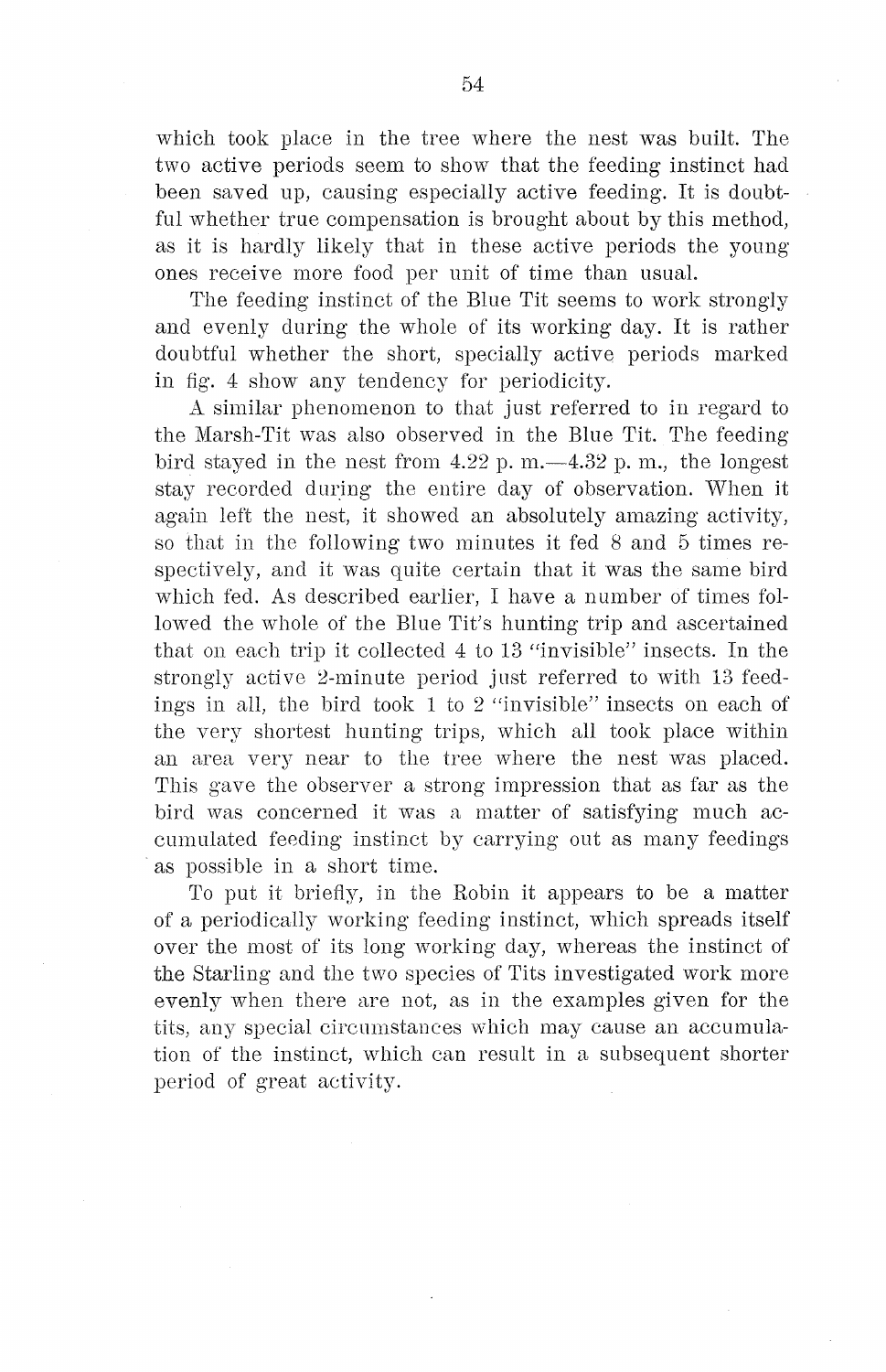# The Male's and Female's Mutual Participation in the Feeding.

With the exception of the Blue Tit, it was definitely ascertained that both parents among the birds investigated took part in the feeding.

With the Blackbird the work was equally divided between both parents, in the Robin this was almost also the case. Here there was a clear dffference between the two hirds, but their sex could not be established. According to  $LACK (1947)$ one certain difference in sex which can be established in the field is that the male feeds the female. Unfortunately I received this information after the young ones were almost grown up, and it was too late to use it. Both birds, however, participated during the entire observation period. The feedings were often double feedings, that is to say the birds fed immediately after each other when they returned at the same time from a hunting trip, as was sometimes the case. If they did not arrive simultaneously, it could happen that the one awaited the arrival of the other before feeding took place. This was possibly caused by shyness against the observer. The nest was in the middle of a wood, and the birds were quite unused to people at close proximity.

As to the Redstart, both birds are active, but in a rather changeable mutual manner. Table 4 shows the parents' activity regarding feeding and removal of excrement during three different days.

|                                                                                                                                                                        | Number of feedings                                           |                                      |                                                   |                                 |                                                                                     | Number of excrements<br>carried out   |                                                 |                                                                        |                                                   |                                             |                                                                                                   |                       |
|------------------------------------------------------------------------------------------------------------------------------------------------------------------------|--------------------------------------------------------------|--------------------------------------|---------------------------------------------------|---------------------------------|-------------------------------------------------------------------------------------|---------------------------------------|-------------------------------------------------|------------------------------------------------------------------------|---------------------------------------------------|---------------------------------------------|---------------------------------------------------------------------------------------------------|-----------------------|
| Date:                                                                                                                                                                  | $31-V.$                                                      |                                      | $4-VI$ .                                          |                                 | 7-VI.                                                                               |                                       | $31-V.$                                         |                                                                        | $4-VI$ .                                          |                                             | 7-VI.                                                                                             |                       |
|                                                                                                                                                                        |                                                              | male   fem.                          | male   fem.                                       |                                 |                                                                                     |                                       | male   fem. $\parallel$ male   fem. $\parallel$ |                                                                        | male   fem.                                       |                                             | male   fem.                                                                                       |                       |
| Time of obs.<br>(a. m.)<br>$8,00 - 8,30$<br>$8,30-9,00$<br>$9,00 - 9,30$<br>$9,30 - 10,00$<br>$10,00 - 10,30$<br>$10,30 - 11,00$<br>$11,00 - 11,30$<br>$11,30 - 12,00$ | 5<br>4<br>8<br>6<br>$\mathbf{2}$<br>5<br>5<br>$\overline{2}$ | 5<br>3<br>5<br>3<br>3<br>5<br>5<br>5 | 6<br>5<br>3<br>5<br>3<br>4<br>$\overline{3}$<br>1 | 4<br>6<br>5<br>8<br>8<br>7<br>5 | $\mathbf{2}$<br>10<br>7<br>$\overline{2}$<br>1<br>$\overline{\mathbf{3}}$<br>8<br>5 | 1<br>6<br>9<br>9<br>4<br>6<br>σ<br>10 | 3<br>1<br>$\overline{2}$<br>4<br>$\Omega$       | 1<br>1<br>$\overline{2}$<br>$\theta$<br>$\overline{2}$<br>$\mathbf{3}$ | 1<br>$\overline{2}$<br>$\overline{2}$<br>$\Omega$ | 1<br>3<br>$\overline{2}$<br>4<br>$\ddot{2}$ | 0<br>$\overline{2}$<br>$\overline{2}$<br>$\Omega$<br>$\Omega$<br>$\overline{2}$<br>$\overline{2}$ | 3<br>5<br>5<br>3<br>4 |
| Total:                                                                                                                                                                 | 37                                                           | 31                                   | 30                                                | 50                              | 38                                                                                  | 52                                    | 13                                              | 11                                                                     | 9                                                 | 15                                          | 9                                                                                                 | 22                    |

Table 4. Redstart, *Phoenicurus phoenicurus.* (Clutch-size 6).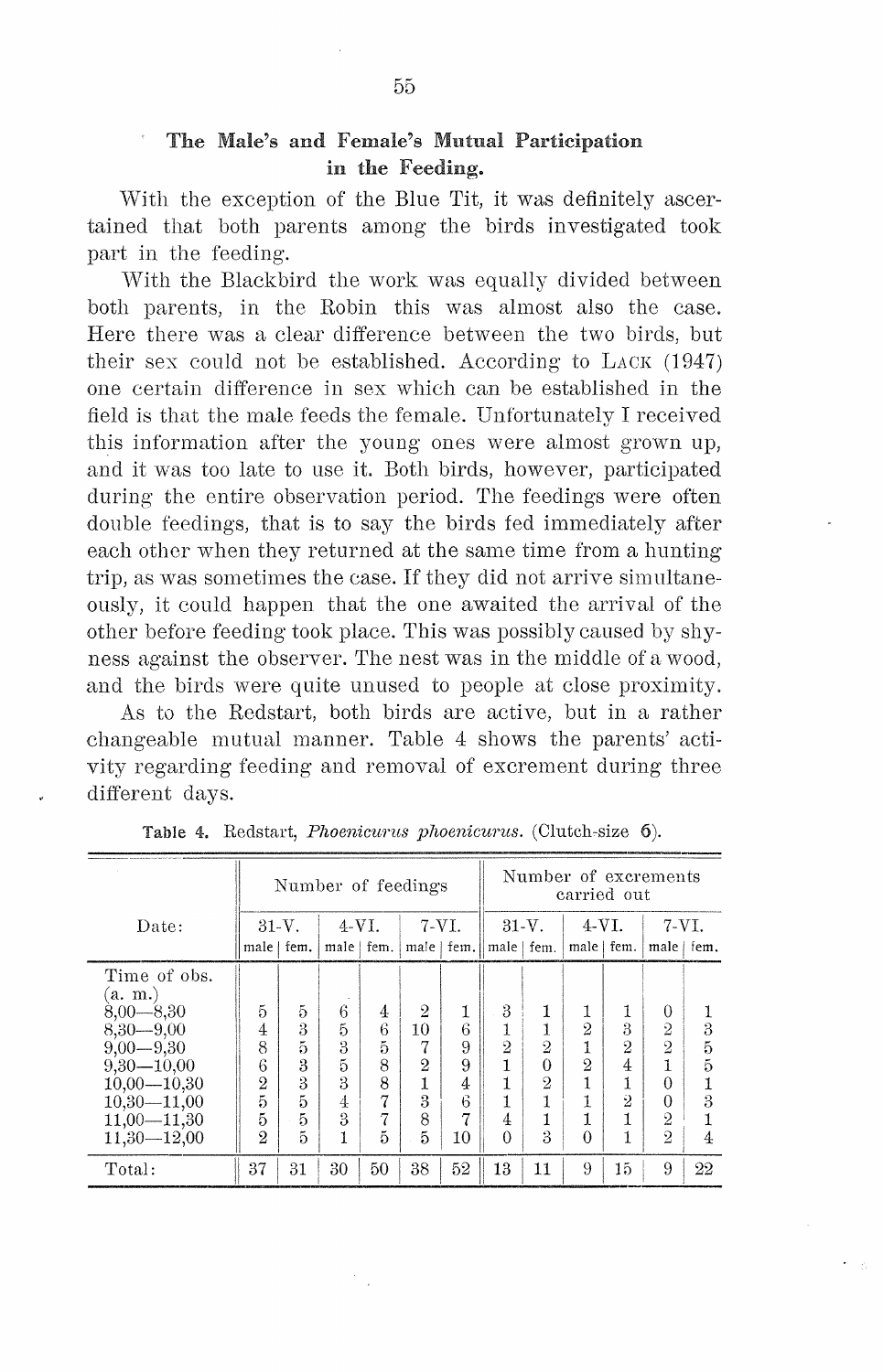According to the table the female does the most work, as she carries out 133 of the 238 feedings observed (or  $56 \frac{0}{0}$ ) and removes 48 of 69 excrements (or  $70 \frac{0}{0}$ ).

In the Pied• Fly-Catcher the woork during the short period of observation was equally divided between the sexes. The same seems to be the case with the Starling and the Marsh-Tit; at any rate during all the 30 min. periods of observation, both hirds could be seen feeding.

As far as the Blue Tit was concerned, strangely enough not once during the day of observation were both parents to be seen at the same time, and as it was impossible to discern any individual distinctive marks, it could not be established whether one or two birds were working. There is, however, reason to believe that both hirds participated, as such a performance would be quite unbelievable if only one sex took part. On the assumption that both parents joined in, the immence precision with which the hirds adjust the extremely short feeding intervals after each other is rather peculiar.

It was observed several times in the Redstart, Pied Fly-Catcher, Starling and Marsh-Tit (the Redstart lived in a shed, the others in boxes), that the male fed via the female when she was in the nest on his arrival.

### Disposal of Excrement.

Both parents of all the species investigated, in close connection with feeding, fly away with excrement, which presumably is thrown on the ground a little distance from the nest. In the Robin I noticed once or twice that it carried an excrement to a particularly visible place in a spruce only about 10 yards from the nest. There does not seem to be any simple

| <b>Species</b>                          | Number of excrements<br>per hour per young | Number of excrements<br>carried out per feeding |
|-----------------------------------------|--------------------------------------------|-------------------------------------------------|
|                                         | 0.75                                       | 0.43                                            |
| $Erithacus \ldots \ldots \ldots \ldots$ | 0.90                                       | 0,35                                            |
| $Phoenicurus \ldots \ldots \ldots$      | 1,29                                       | 0.34                                            |
| $Ficedula$                              | 1,00                                       | 0.28                                            |
|                                         | 0.29                                       | 0.14                                            |
| $Parus$ palustris                       | 0.63                                       | 0,30                                            |
| $Parus$ caeruleus $\ldots \ldots$       | 1,29                                       | 0.21                                            |
|                                         |                                            |                                                 |

 $\mathcal C$ 

Table 5.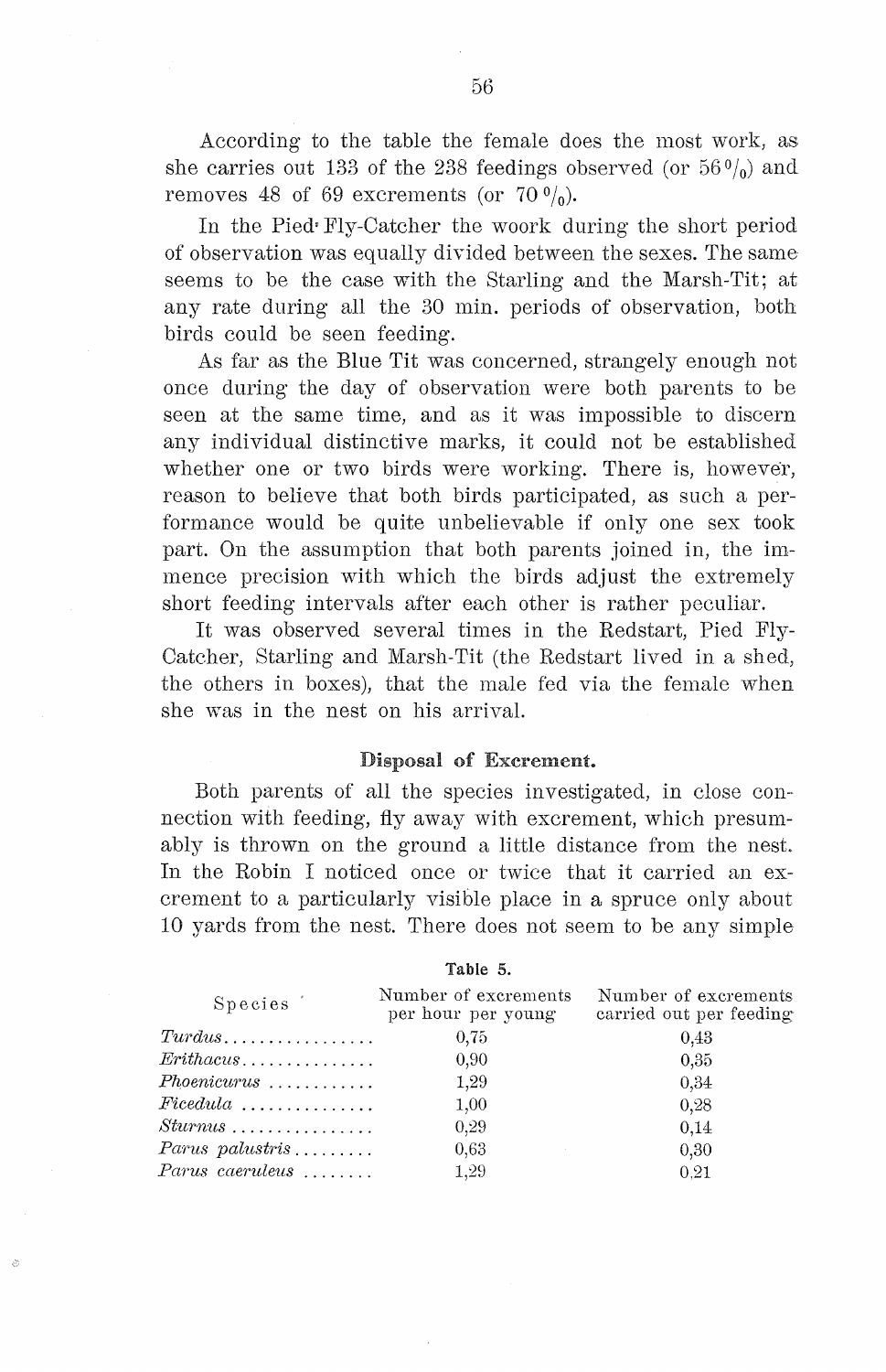rule for changes in evacuation activity with increasing age. In table 5, therefore, only observations from those days covered by table  $2$  are given.



Fig. 5. *Parus caeruleus.* Curves showing the duration (seconds) of nest-visits during a usual feeding  $(-)$  and during visits in connection with the removal of excrements  $(- - -)$ .

*Blåmejse. Fordelingskurve1· visende varigneden* (i *sekunder) af redebesøg ved almindelig fodring* (--) og af besøg, hvor tillige ekskrementer *blev udbåret*  $(- - -).$ 

From Column 1 it can be seen that activity is greatest in the Redstart and Blue Tit, while the young Starlings excrete far more seldom. Strangely enough, also in this respect there is a considerable difference between the Blue Tit and Marsh-Tit, but this may perhaps be caused by unreliable statistics, as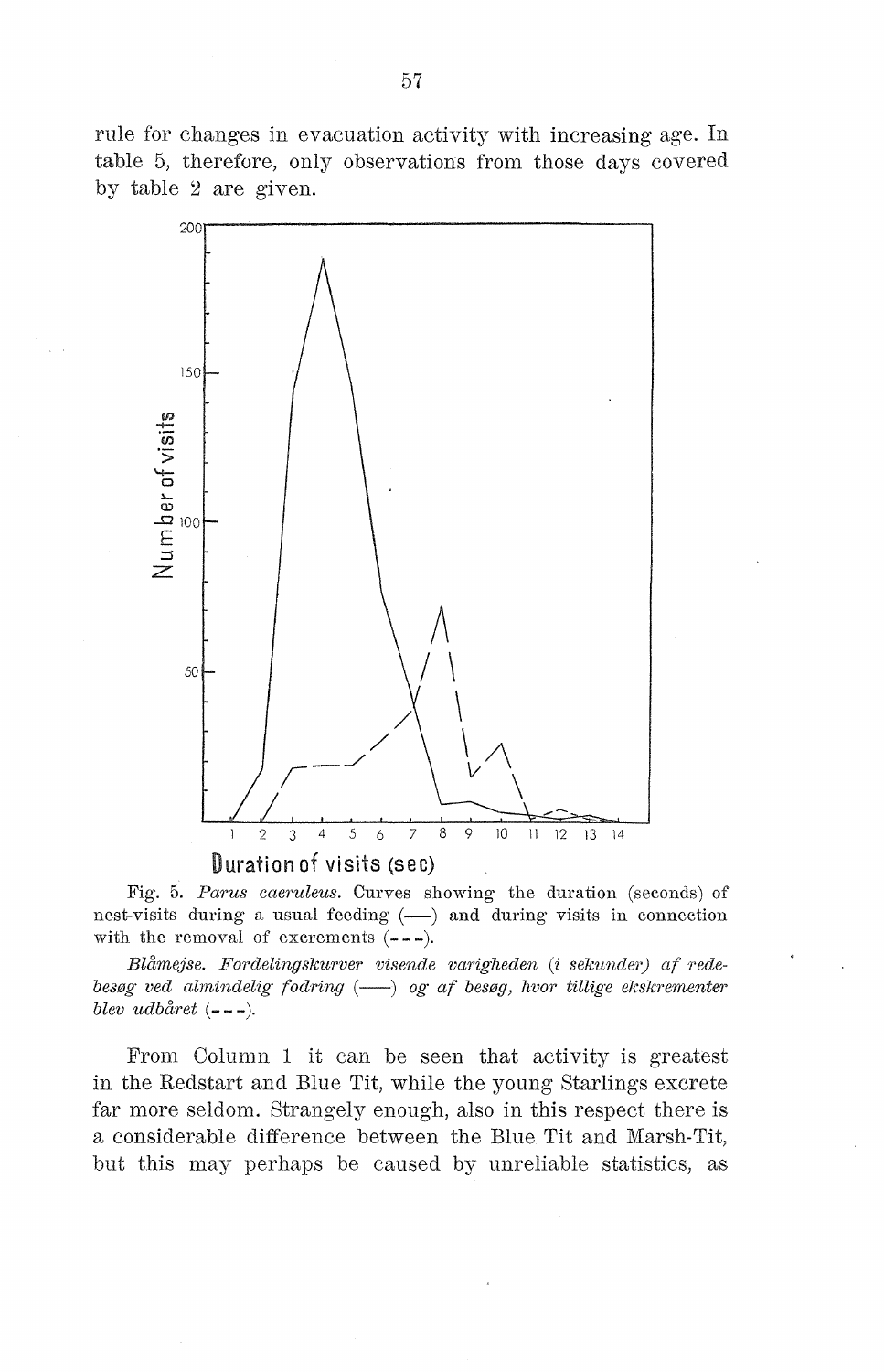the Marsh-Tit was the only one of the birds observed which was seen to eat the young ones' excrement during its stay in the nest.

From the second column it can be seen that while in the case of the Blackbird, which showed a very low frequency of feeding, the excrement was removed with apparently every alternate feeding, in the Blue Tit this happens about every fifth visit to the nest.

The excrement is removed immediately after each evacuation, which is very likely released by the feeding bird's arrival at the nest. Fig. 5 shows a diagram for the Blue Tit with two feeding curves, respectively for the duration of ordinary visits to the nest, and tbose which are connected with the carrying away of excrement. It appears that an ordinary feeding usually lasts about 4 seconds, while feeding  $+$  waiting time  $+$  carrying away of excrement lasts about 8 seconds, that is to say that evacuation itself lasts about 4 seconds. In the Robin, where the process only lasted about 3 seconds, I could observe how the bird, which fed in a half-open nest, quietly awaited the appearance of the excrement.

## DANSK RESUMÉ

### Fodringsaktivitet hos nogle insektædende fugle.

Der er foretaget observationer navnlig af Rødhals, Rødstjert, Stær, Gråmejse og Blåmejse. Da fodringshyppigheden (i figg. 1-3 udtrykt i antal fodringer pr. 30 min.) stiger med ungernes alder (se tabel 1), bruges til sammenligning af arterne data fra iagttagelselsesdage, der ligger 3-4 dage før kuldets udflyvning. I tabel 2 (sidste kolonne) er fremstillet de undersøgte arters beregnede antal fodringer pr. dag.

Blåmejsens aktivitet er betydelig større end de øvrige arters og særlig påfaldende er den i modsætning til den nærstående art, Gråmejsen (se fig. 1). Der vises, at dette forhold bl. a. skyldes forskelligheder i foderets art.

Det vises endvidere, at alle de undersøgte arter er mest aktive i dagens første halvdel (se tabel 3). Rødhalsen har i modsætning til Stæren og Mejserne en udpræget totoppet fodringskurve dagen igennem, og den har tillige den længste ar